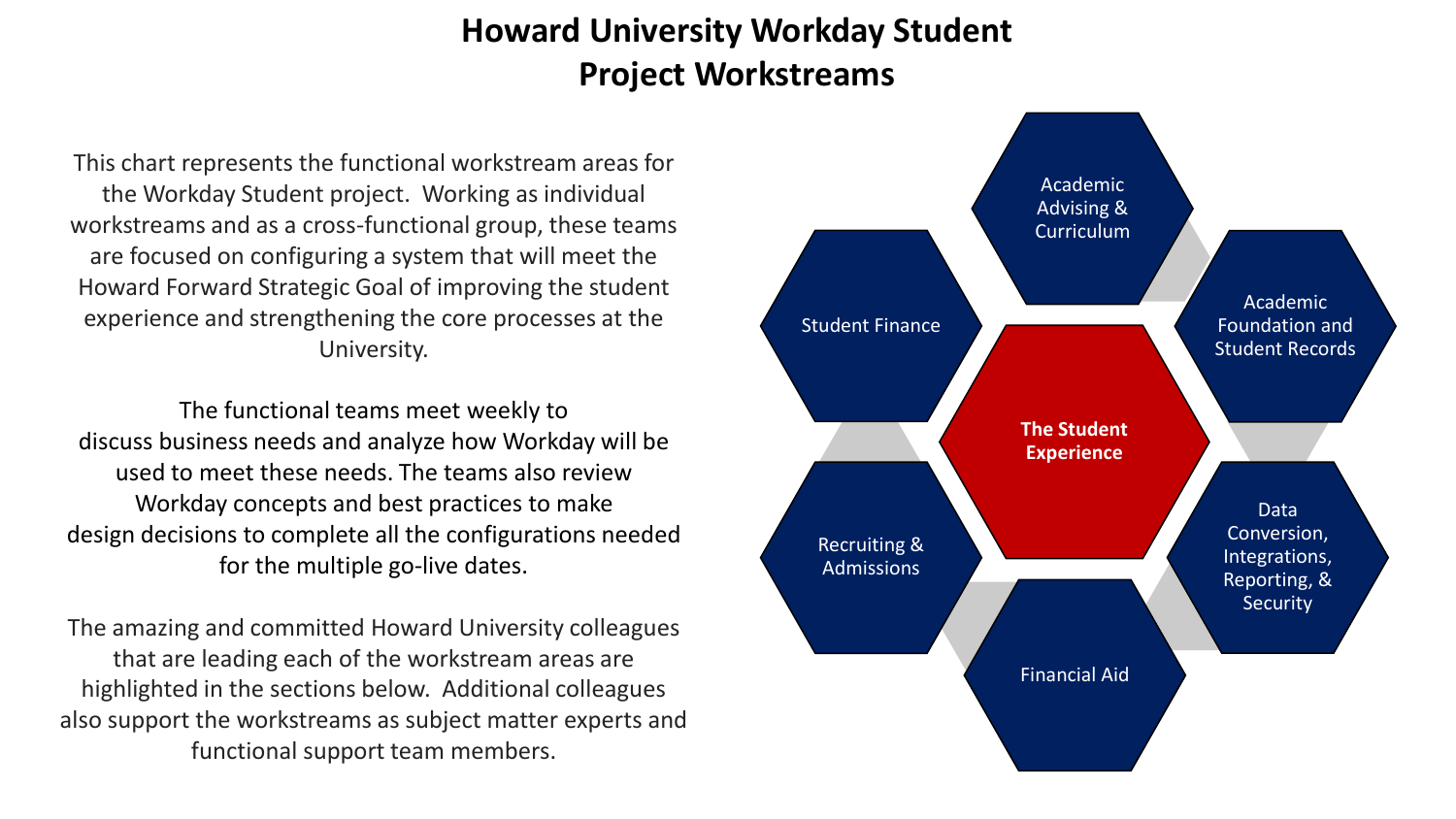







Dr. Wayne Frederick University President Executive Sponsor

Dr. Tashni-Ann Dubroy Executive Vice President & COO Project Sponsor

Dr. Anthony Wutoh Provost & CAO Project Sponsor

Ms. Olga Osaghae CIO Project Director

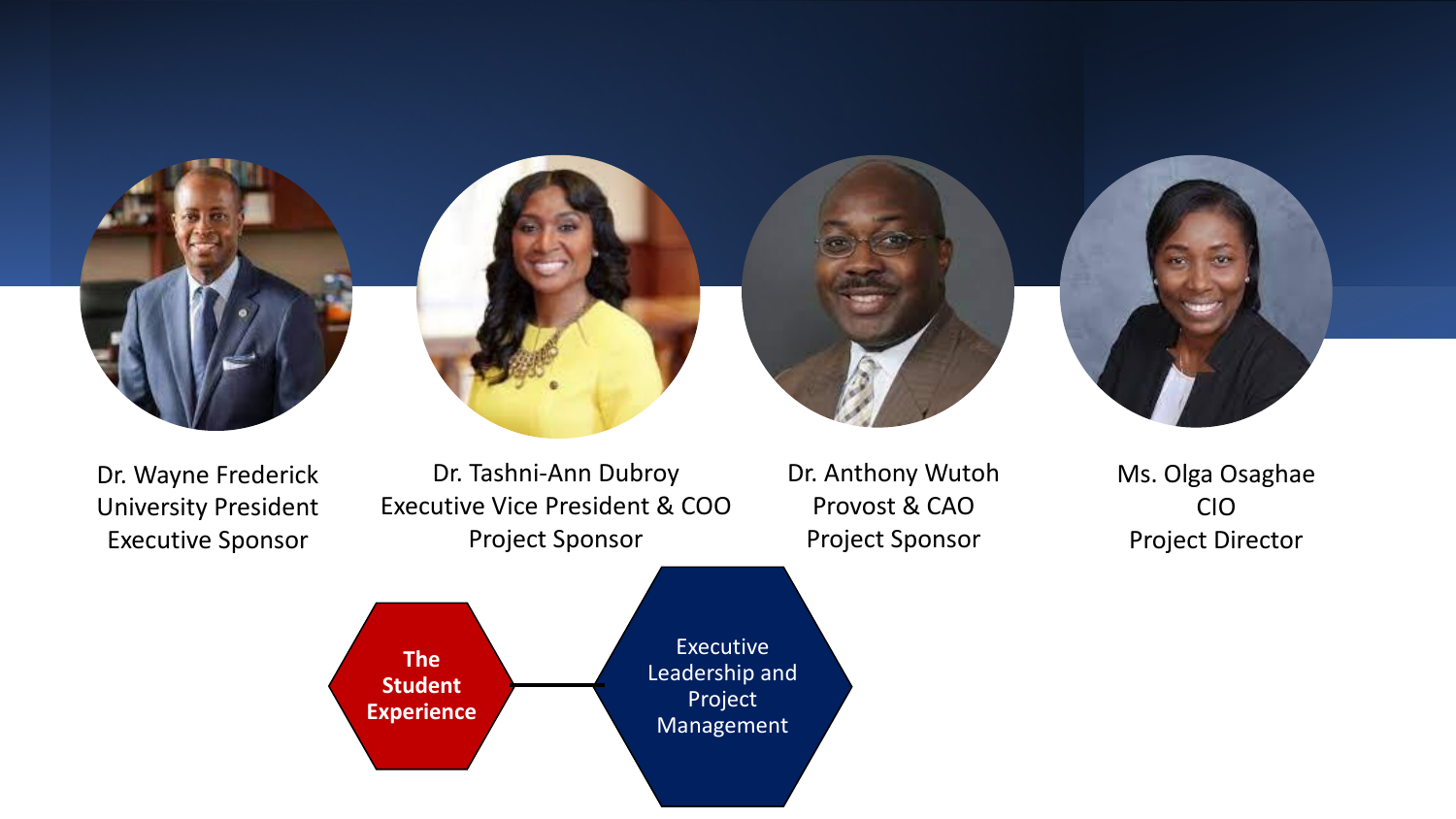

Dr. Mackenzie Jordan Johnson Director, Learning & Organizational Development

Dr. Mary Awuonda Faculty, College of Pharmacy



Ms. Joanne Pluff Associate Vice President Student Experience



The OCM team is focused on ensuring that impacted stakeholders (employees and students) are prepared and ready for this transformational change. Communication, Training, Stakeholder Management, and Change Network are the pillars to support Howard's Community to transition to the new way of working and allow the opportunity to acquire new knowledge and build new skills to be successful in the new Student Information System.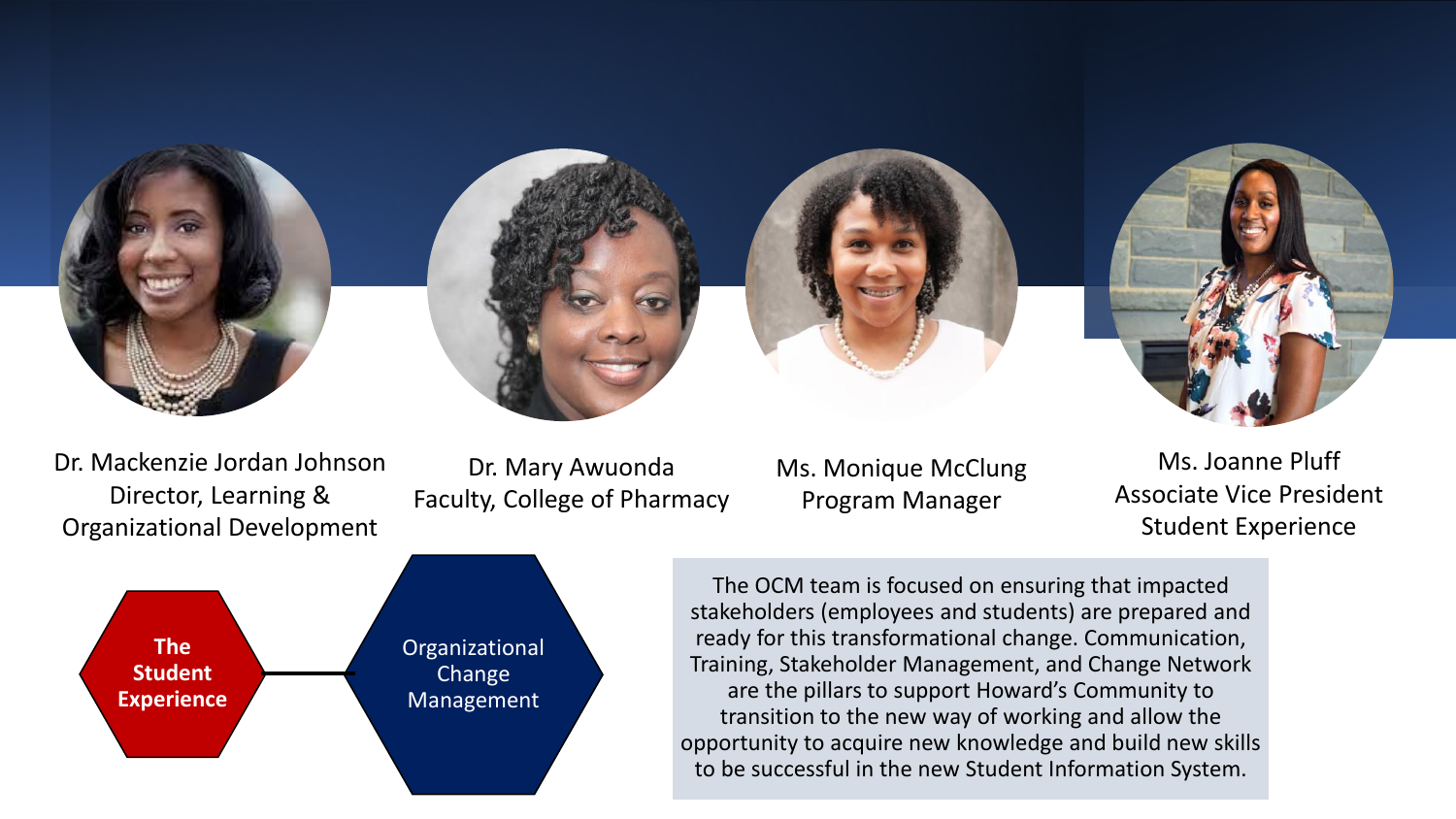



Dr. Kenneth Anderson Associate Provost for Undergraduate Studies

Dr. Constance Ellison Senior Associate Dean, Graduate School



Ms. Miacia Porter Director, Enrollment Management



### **Academic Advising**

Define academic requirements and how a student has or can meet them. Maintain graduation plans for each program/major that list recommended courses/terms offered

#### **Curriculum Management**

Designate and manage eligibility, requisites, preclusions, etc.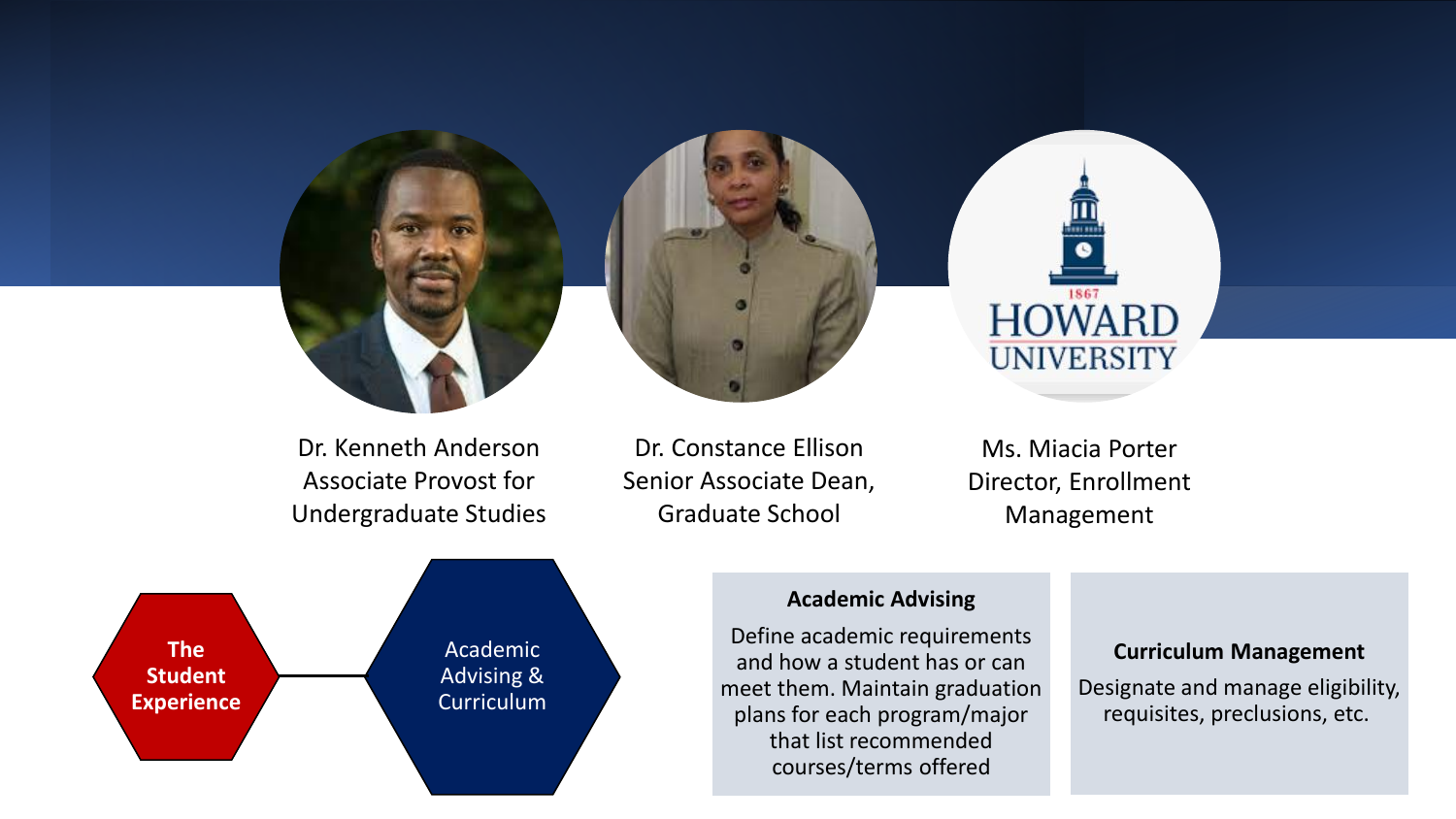

Ms. Latrice Byam Registrar and Executive Director of Admissions

Ms. Yesenia Espinal Director, Institutional Research

Ms. Miacia Porter Director, Enrollment Management



**Academic Foundation** Foundational elements and controls for Academic Units, Programs of Study, Academic Periods, Calendars, Student **Holds** 

#### **Student Records**

Manage student's progress toward completion of educational goals by tracking program status changes and processes related to conferral of educational credentials.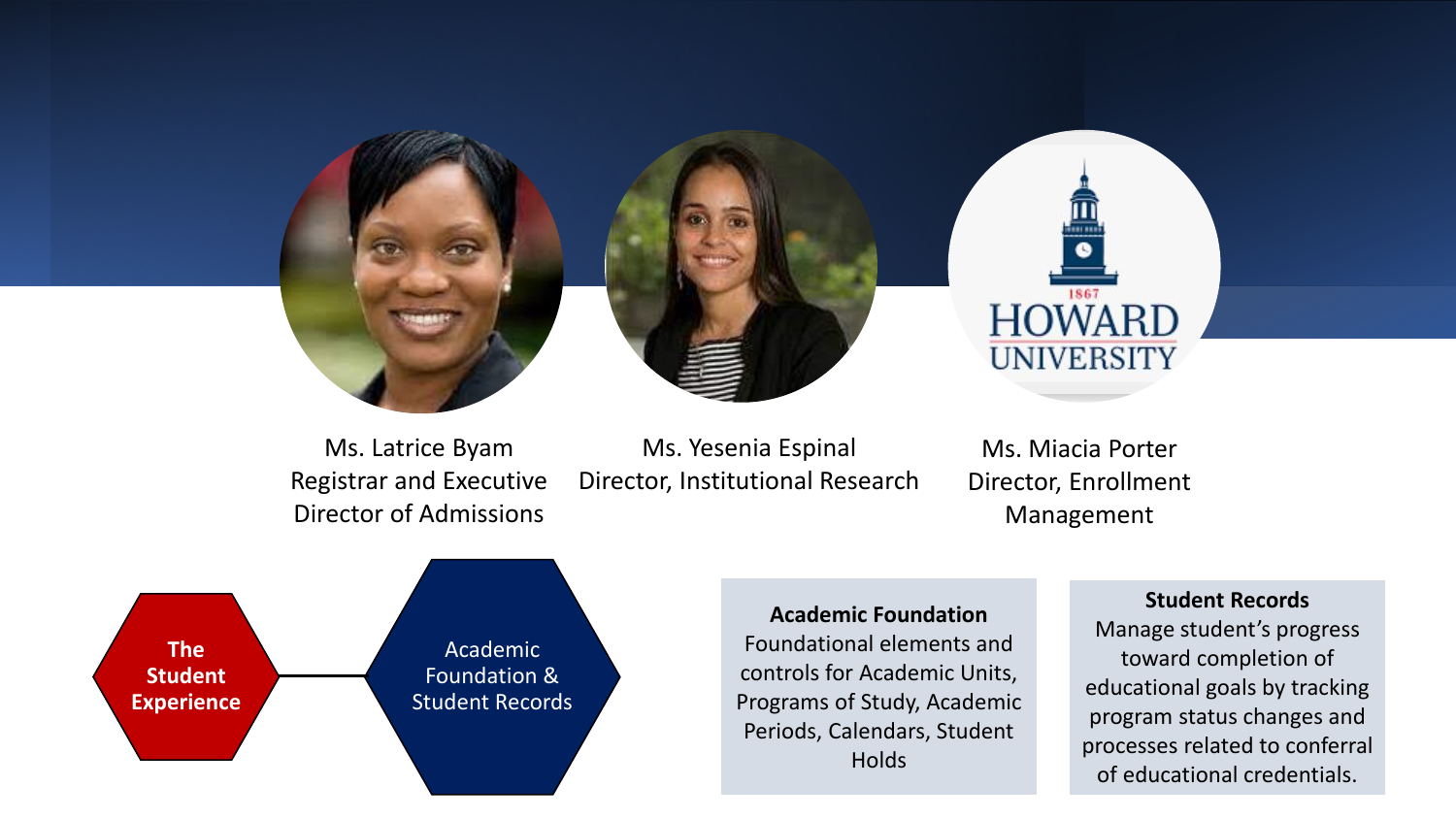

Ms. Latrice Byam Registrar & Executive Director Associate Director, Admissions of Admissions W. Steven Peterson

Mr. Odaine Green Assistant Director, Communications & Operations

Ms. Miriam Okine-Davies Assistant Dean, Student Affairs & Enrollment Management



## **Recruiting**

Institutional recruiting goals, strategies, roles and criteria for identifying and communicate with prospective students

# **Admissions**

Management of applicants and support the subsequent assessment, classification and review of application data to determine admission.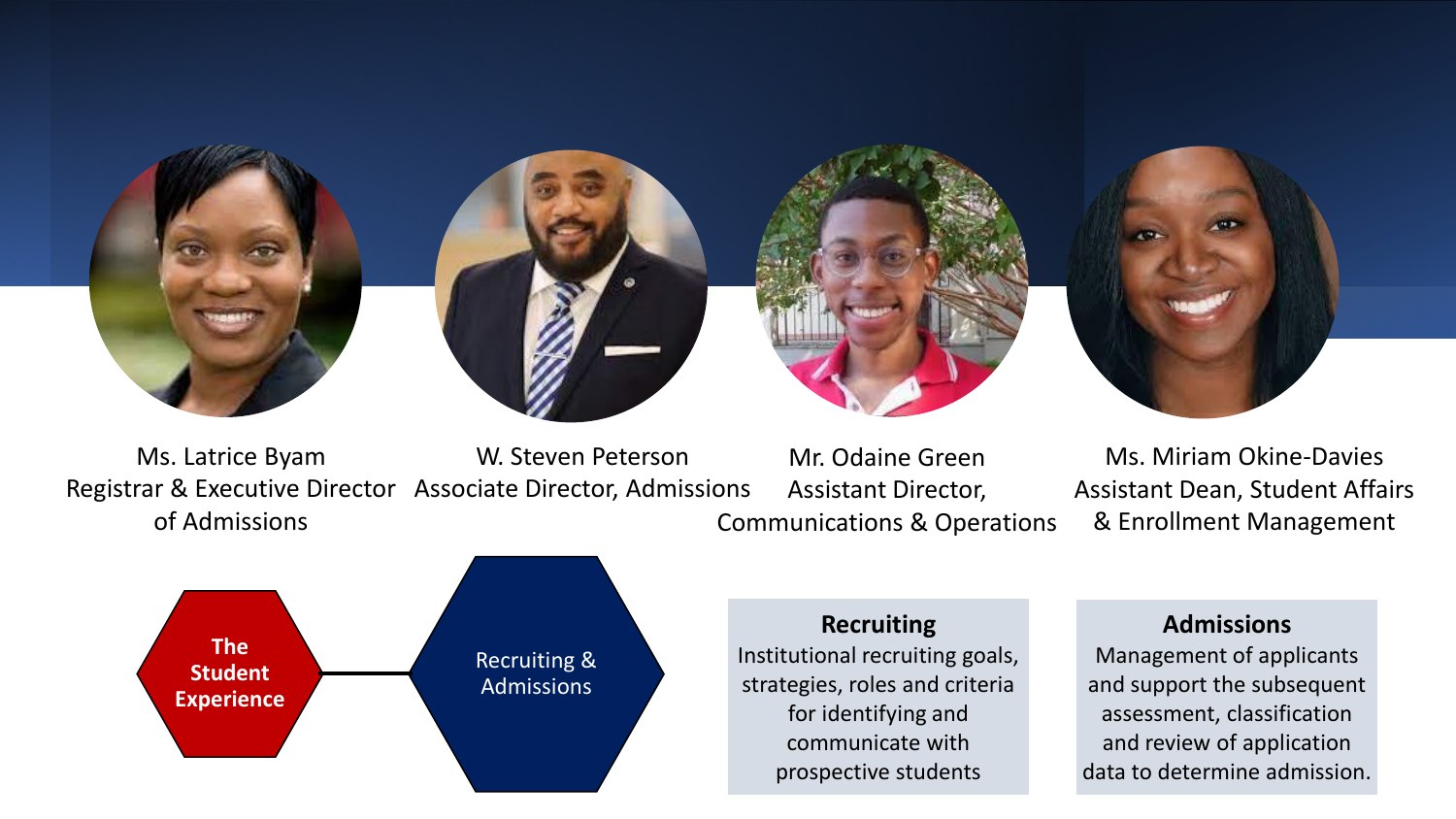

Ms. Yesenia Espinal Director, Institutional Research

Ms. Kimberly Sanford Manager, Applications

Ms. Natie Pugh Junior Business Systems Analyst



**Data Conversion & Integrations** Data conversion and integrations with identified third-party platforms

**Reporting** Report inventory and identification of reporting needs

**Security** Architect security for student security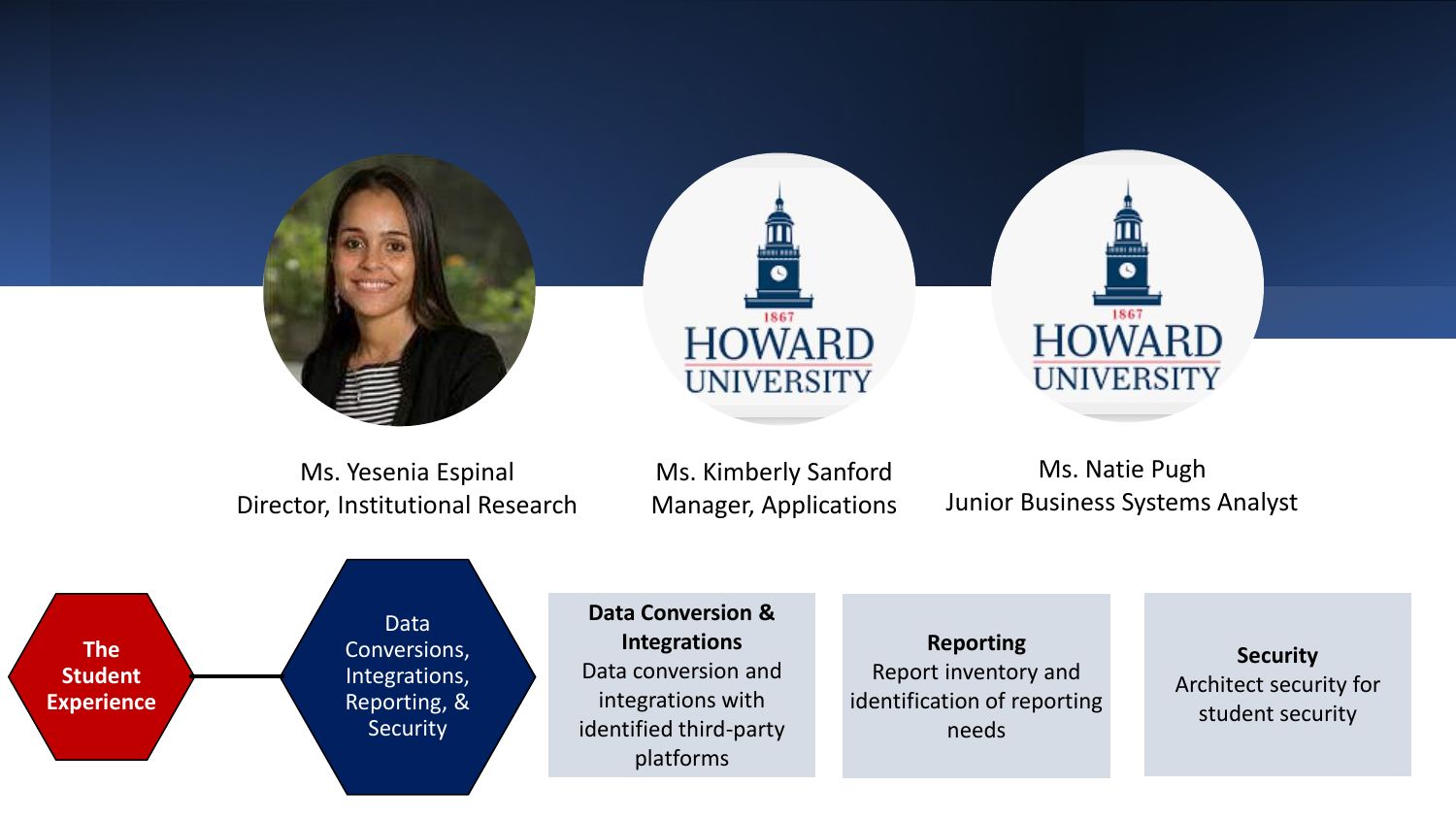

Mr. Robert Muhammad Director Financial Aid

Dr. Emma Torres Deputy Director Financial Aid



Ms. Billiecia Brown Associate Director Student Awards

1867

**HOWARD** 

**UNIVERSITY** 

Mr. Lawrence Britton Financial Aid

1867

**HOWARD** 

**UNIVERSITY** 

**Financial Aid** Empower students to manage financial aid activities and requirements through self-service